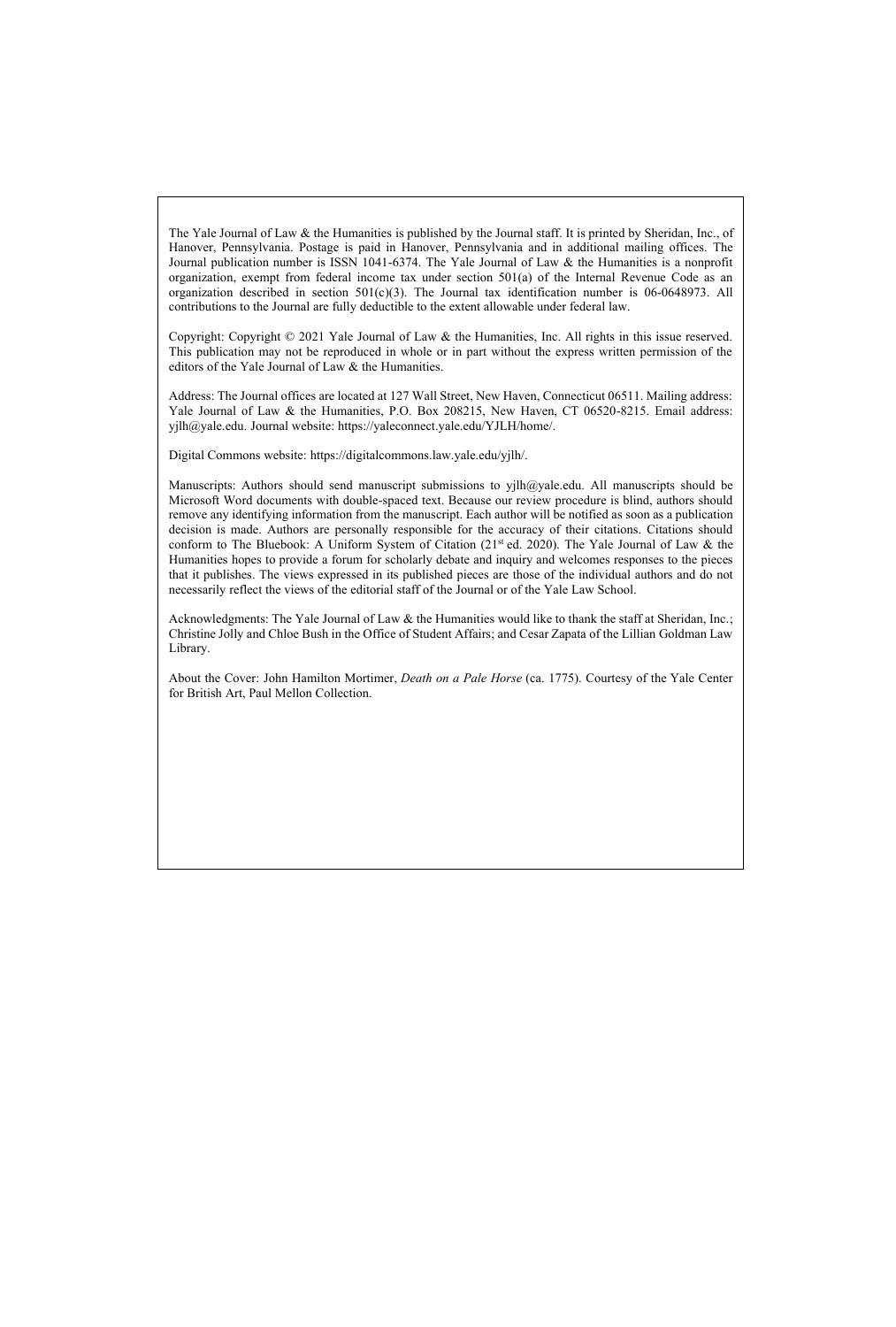# **Yale Journal of Law & the Humanities**

### **Winter 2021 │Volume 31, Issue 2**

*Editor-in-Chief* CALEB YONG

*Managing Editor* TAYLOR MORRIS

*Executive Articles Editors* SAMUEL ABER DAVID MOON JACOB SCHRINER-BRIGGS ALEXANDER ZHANG

*Senior Editors* GREGORY ANTILL ABIGAIL BAZIN RUSSELL BOGUE ERIC EISNER MARK FIRMANI SARAH JEON BO MALIN-MAJOR BENJAMIN MARCUS PAUL MEOSKY DESTINY ROSE MURPHY STEPHANIE RICE THOMAS RITZ JAMES SANCHEZ STEFFEN SEITZ MALINA SIMARD-HALM SAYLOR SOINSKY ERIC STEPHEN JACOB TOMORY ALICE YIQIAN WANG

*Articles Editors* PRASHANTA AUGUSTINE JONATHAN BAUGHMAN D. BLACK SIMON CHIN CATHERINE LE PAUL MEOSKY

*Editors* ISABELLE BARNARD TEDDY BROKAW KEVIN CHEN NATHAN CUMMINGS RUBIN DANBERG BIGGS RAYMOND FANG A. J. HUDSON MILO HUDSON ZACHARY KRISLOV ALICE LONGENBACH ZOE MASTERS KATIE ROOP HANNAH VESTER XAVIERA WEBB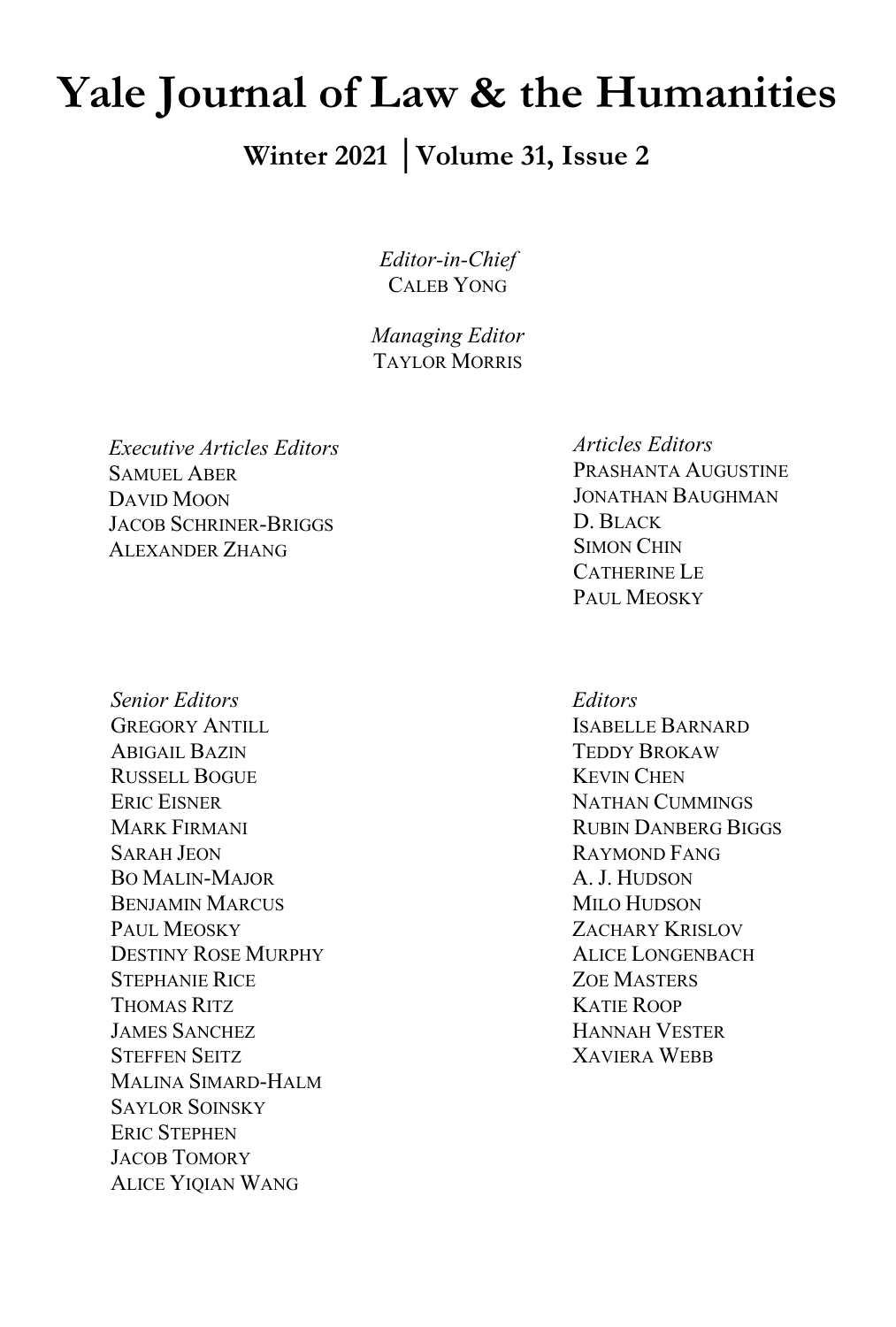### **Editorial Advisory Board**

Bruce Ackerman, *Law and Political Science, Yale University*. Houston A. Baker, Jr., *English and African American & Diaspora Studies, Vanderbilt University*. Peter Brooks, *Comparative Literature and the Center for Human Values, Princeton University*. The Honorable Guido Calabresi, *United States Court of Appeals for the Second Circuit and Law, Yale University*. Nancy F. Cott, *History, Harvard University*. Natalie Zemon Davis, *History, University of Toronto*. Lawrence Douglas, *Law, Jurisprudence & Social Thought, Amherst College*. Stanley Fish, *Law, Cardozo Law School*. Owen M. Fiss, *Law, Yale University*. Paul D. Gewirtz, *Law, Yale University*. Robert W. Gordon, *Law, Stanford University*. Janet Halley, *Law, Harvard University*. Hendrik Hartog, *History, Princeton University*. Anthony T. Kronman, *Law, Yale University*. Sanford V. Levinson, *Government and Law, University of Texas*. George E. Marcus, *Anthropology, University of California, Irvine*. Martha L. Minow, *Law, Harvard University*. Martha C. Nussbaum, *Law and Ethics, University of Chicago*. Judith Resnik, *Law, Yale University*. Carol M. Rose, *Law, University of Arizona*. Austin Sarat, *Jurisprudence and Political Science, Amherst College*. Richard H. Weisberg, *Law, Cardozo Law School*. Robert Weisberg, *Law, Stanford University*. Cornel West, *Divinity and African American Studies, Harvard University*. James Boyd White, *Law and English, University of Michigan*. Bryan J. Wolf, *Art & Art History, Stanford University*.